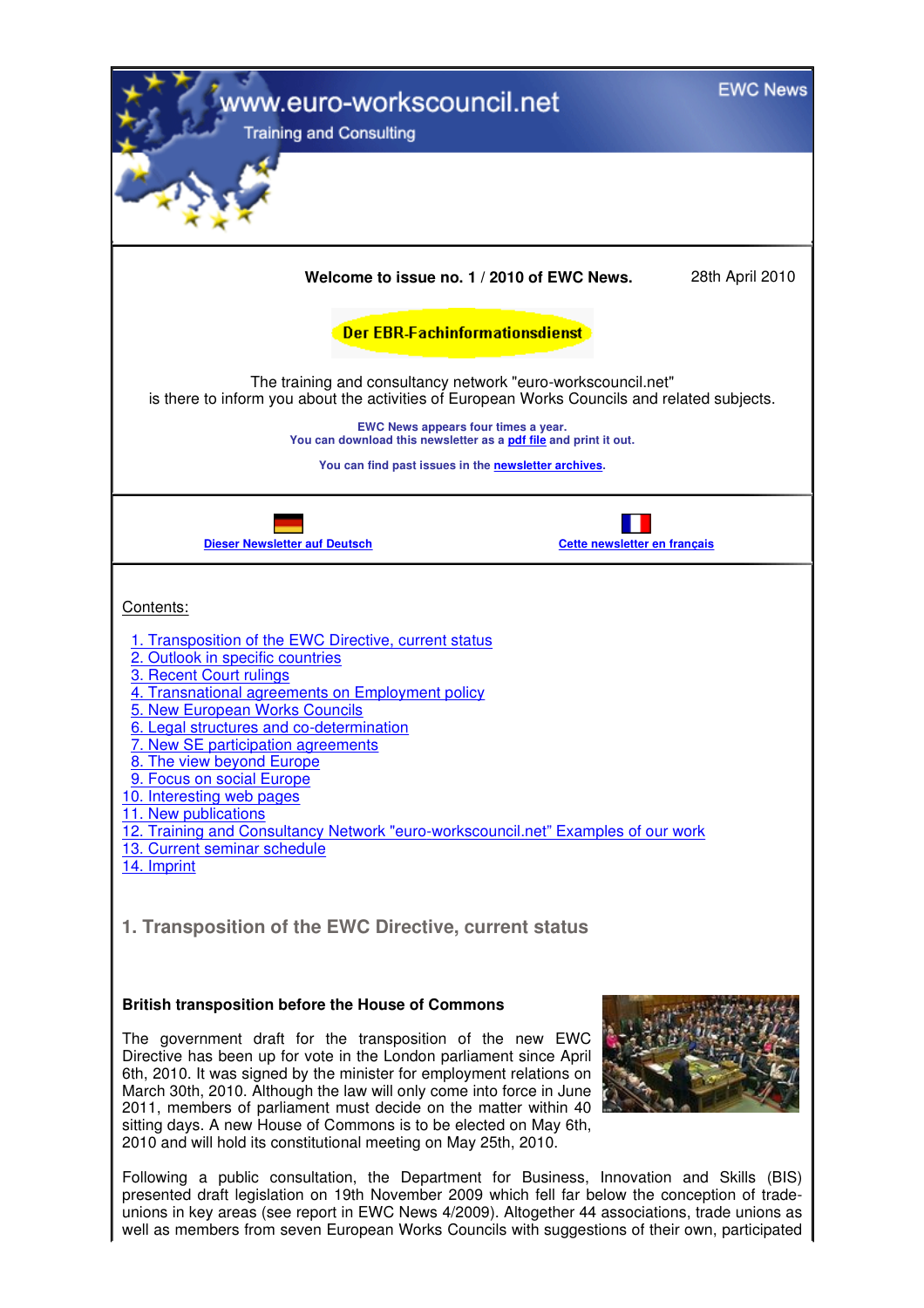in the consultation which ran until February 12th, 2010.

# **No provisions for injunction against employers**

Following consultation and renewed discussions with the European Commission in Brussels the ministry amended its draft. The definition of information and consultation was taken word-for-word from the new Directive. The British government, however, expressly avoids giving any injunction rights in the case of unsatisfactory consultation procedures; it merely raises the maximum fine from £ 75,000 (€ 85,000) to £ 100,000 (€ 114,000). The provisions of means for European Works Councils are not laid down in the law but defined in a set of non-binding guidelines provided by the ministry.

- The new EWC legislation in the wording
- Ministry guidelines for the new EWC legislation

## **Costs of a European Works Council**

In an annexe, the ministry calculates the estimated costs arising for British companies from European Works Councils: the establishment of an EWC is estimated at £ 130,000 ( $\epsilon$  148,000) with running costs amounting to £ 175,000 (€ 200,000) per year. Out of this sum, £ 38,000 (€ 43,000) alone are allocated for trainings. British EWC bodies therefore position themselves considerably below the EU average estimation of £ 214,000 (€ 244,000) per year. According to a report from 2008, the costs for French EWC bodies are the highest (see report in EWC News 3/2008).

• Full text of the British impact assessment

Works council members who wish to familiarize themselves with the situation of employee representation in the UK subsequent to the House of Commons election have the opportunity on an EWC Seminar in Hamburg on January 25th, 2011. English interpretation will be available.



# **Inventory: Transposition in other countries**

The European Trade Union Confederation's (ETUC) group of experts on employee participation met in Brussels on March 1st, 2010. Delegates from the national organizations reported on the preparation for the EWC Directive's transposition in their countries. The situation is as follows:

- **Portugal** has already transposed the EWC Directive (see report in EWC News 4/2009) although trade unions see the need for improvement. The government in Lisbon has indicated that it is prepared to amend the legislation.
- In **Austria** legislation is to be drafted by a working group by the end of 2010.
- A solution is to be negotiated between the social partners in **Belgium** by the end of June, 2010. Employers are taking a very restrictive attitude.
- In both **Denmark** and **Norway** the process started in January 2010.
- Employer federations refused in **Sweden** to work on a common draft with trade unions. The government will therefore present a simplified proposal for November 2010. Trade unions fear that the Directive will be badly transposed.
- A first meeting has taken place between the DGB and the Department of Employment in **Germany**. The draft legislation is expected late however, presumably beginning 2011.
- No preparation work at all has been announced in **France**.

The greatest taboo seems to be the question of **sanctions** which the European Parliament was able to negotiate into the draft legislation at the last minute (see report in EWC News 4/2008).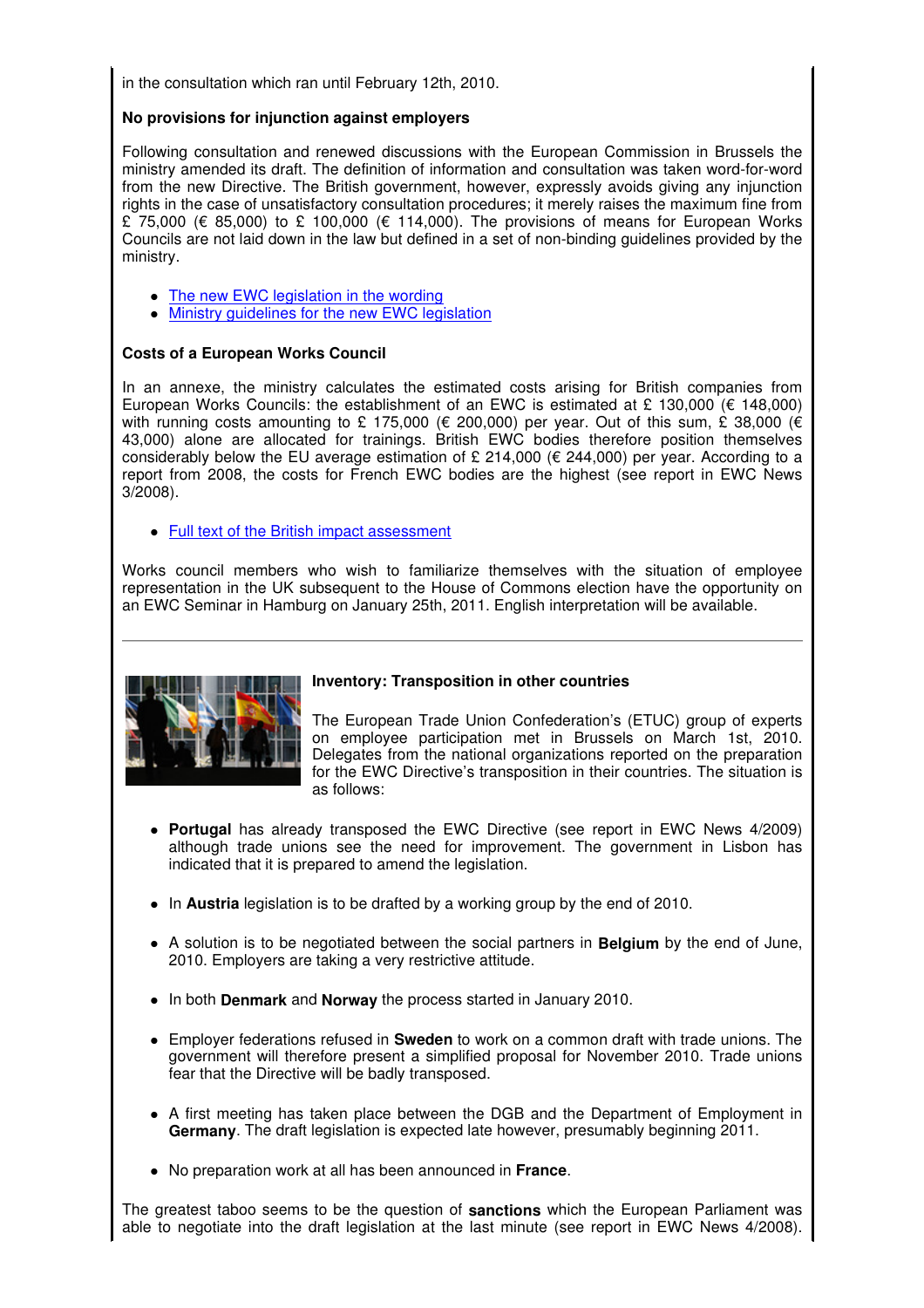Should European Works Councils not obtain binding provisions for injunction against unsatisfactory information and consultation by central management (see report EWC in News 1/2008), they would remain "toothless tigers". This has always been the aim of the British government who openly supported the employer's position during the revision procedure (see report in EWC News 4/2008).

The rather restrictive attitude is unusual for countries such as Belgium, Sweden and Germany. The reluctance of the French government, which had vehemently campaigned for the new Directive (see report in EWC News 3/2008), is also unusual. It will be interesting to see how countries in Central and Eastern Europe position themselves. They are, apparently, waiting to see which attitude gains acceptance in Western Europe. The March 2010 newsletter on corporate company policy from the European Metalworkers' Federation (EMF) provides further information on pages 3  $-4$ :

- The EMF newsletter
- **2. Outlook in specific countries**

## **Series of strikes in Greece**



For several months now, the socialist government's harsh austerity programme has given rise to protests. In a general strike on March 11th, 2010, trade unions demanded a more equitable distribution of the burden of the financial crisis. The rescue package for Greece is also under criticism from the European Trade Union Confederation (ETUC) in Brussels since it had not been previously agreed upon by social partners. On March 9th, 2010, the ETUC demanded a new "Social Deal" for the whole of Europe.

- Trade union report on the strikes (in German)
- Video of the general strike (in German)
- The ETUC resolution on Greece
- The ETUC resolution on the financial crisis

### **Closure of the last Danish cigarette factory**

The "House of Prince" situated to the north of Copenhagen, in Søborg, is to be closed on January 31st, 2011. This long-



established Danish company was bought by the British Group BAT (British American Tobacco) in 2008. The foodstuffs trade union, NNF, was able to negotiate the best social compensation plan ever in Danish history for the around 500 employees. It provides a compensation of one month's salary per year seniority (with a minimum of 6) plus a bonus of 15%. Every dismissed employee is to benefit from a training program. On December 1st, 2009, another wage-rise of 4.5% was given. This very popular cigarette brand in Scandinavia (market share of 34% in Denmark) is to be manufactured in Bayreuth, Germany in the future. Following texts are available only in German:

- Report on plant transfer
- Background information: The Danish system of employee representation

### **A British employee forum measures the "temperature" of job satisfaction**



The 2,500 employees of the Bank of Ireland's British subsidiaries have their own representation structure: five staff councils from each of the business divisions meet at least bimonthly together to form a UK Partners' Council. This forum (resembling a national works council) meets once per quarter and is headed by a full-time chairwoman – both rather unusual exceptions on British standards. Each chairperson of the five staff councils has one day per week time-off and all other 45

members one day per month.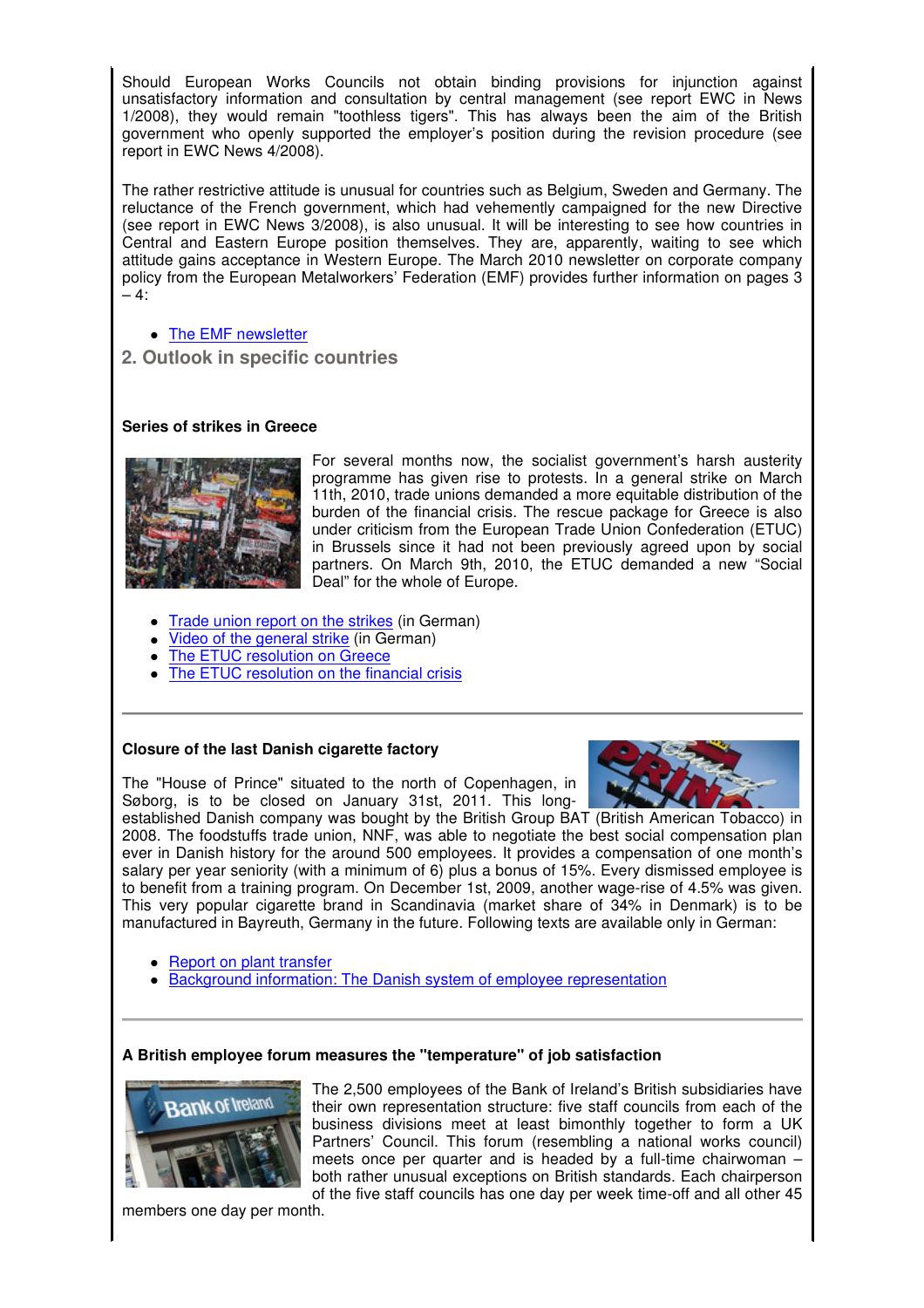Over the past two years, with the help of consultants, the bank's employee representatives have developed a tool for measuring job satisfaction. In every business division they make a barometer which is updated monthly. All areas are assigned a green, yellow or red status. For the "Hot Spots" identified with red an action plan is then prepared. The chairwoman of the UK Partners' Council regularly presents a group level barometer to the company's CEO.

- Report on the barometer
- Background information: The British system of employee representation (in German)

### **French trade union landscape in turmoil**

France is the EU country with highest number of trade unions and the lowest member figures. Whilst, in many other countries, trade unions are merging to combine their strengths, in France, the trade union landscape has further fragmented over the last few years. The new collective bargaining legislation which came into force on January 1st, 2009 aims at reversing this trend (see report in EWC News 4/2008).



The legislation links the ability to negotiate within the company to the works council election results. Trade unions with less than 10% of the votes may still be represented in the works council but they lose their rights to negotiate company-level collective agreements. This can become an existential question for small trade unions since, in a system with no co-determination rights, all company matters must be settled through collective bargaining. The new legal standpoint is currently challenged in the courts (see report in EWC News 4/2009) but is already having an effect in practice: small trade unions are making alliances. Two examples follow:



On January 18th, 2010 the CFTC, FO and CFE-CGC trade unions of the **SNCF** railway company signed a partnership agreement in order to regain their ability to negotiate as of 2011. In works council elections on March 26th, 2009 they had obtained less than 10% of the votes. In the future they will stand for election together to overcome the threshold. The formerly communist CGT is the largest trade union present with almost 40%. Further information in French:

- Diagram of the SNCF works council election results
- Assessment of the election results in the press
- Report on the signing of the partnership agreement
- SNCF Central Works Council webpage

The CFE-CGC and UNSA trade unions in **France Télécom** whose company groups had merged in 2008 want now to include the Christian trade union CFTC. The 10,000 employees of the business customers division (similar to T-Systems at Deutsche Telekom) gave this trade union alliance a 60% majority in the works council elections in January 2010 while the CGT and CFDT were left in the minority. The FO union has lost its negotiation status in all areas of France Télécom.



- Report on the outcome of France Télécom elections (in French)
- Background information: The French system of employee representation (in German)
- Analysis of earlier works council elections in France (in German)

# **German-French EWC specialist conference in Paris**



This conference, on the 5-6th July 2010, provides an opportunity for anyone wishing to get deeper knowledge of the French trade-union and works council systems. Apart from the new EWC Directive, it will also treat the subject of how the EWC deals with restructuring. Simultaneous interpretation will be available (German, English, French). The participation fee for EWC members has to be beared by central management.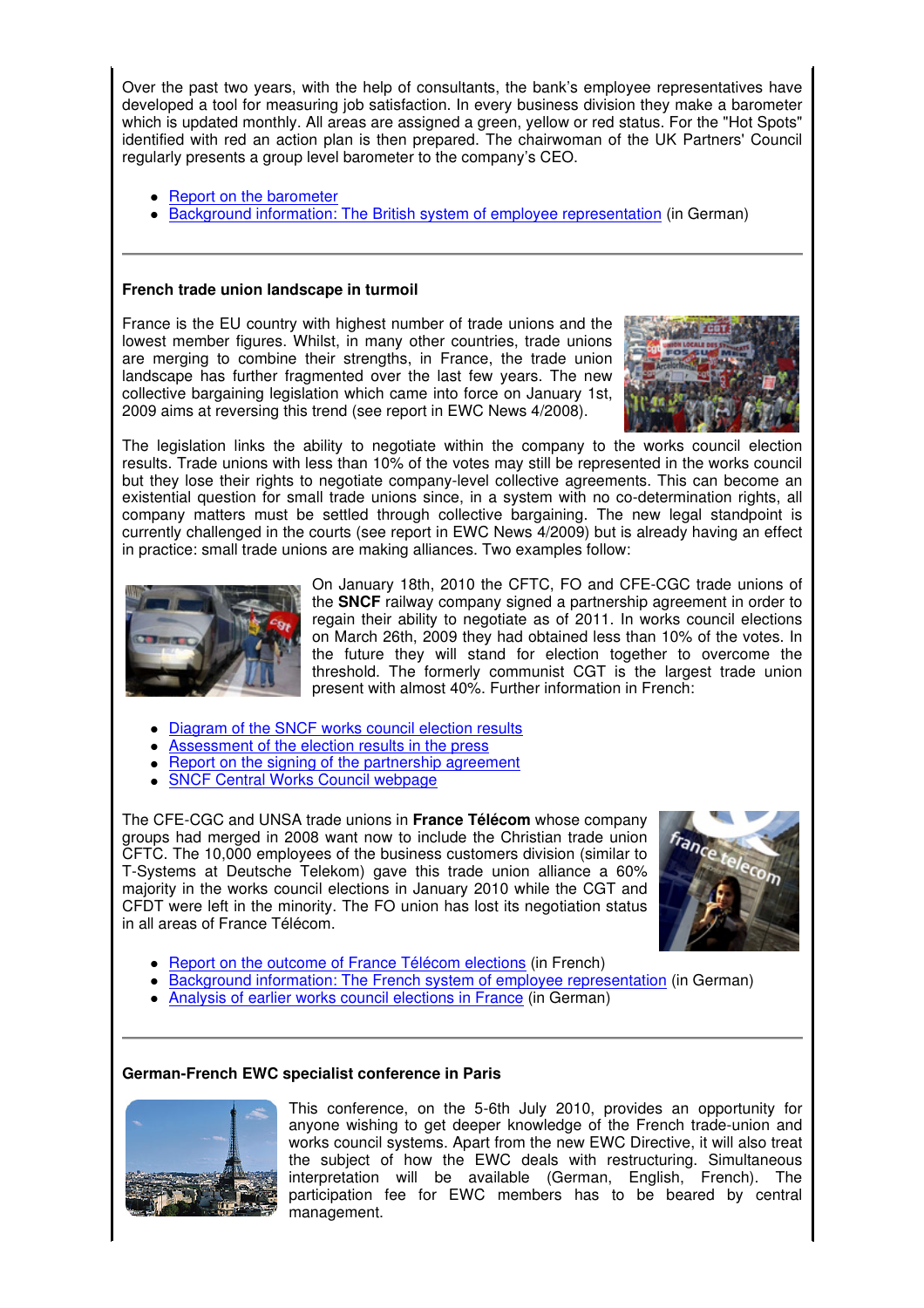- Program of Specialist conference in Paris
- Report on participation à la française (in German)
- Specialist conference Registration form
- **3. Recent Court rulings**

# **First ever court-ruling in Slovakia**

On January 29th, 2010 a court in the Slovakian capital Bratislava ordered the subsidiary of the Kühne + Nagel haulage group to communicate all information required for the establishment of a European Works Council to the German national company in Hamburg. It is the first verdict in Slovakia in an EWC matter. The EWC Directive came into force when the country joined the EU in 2004.



Employee representatives have been trying in vain, since 1996, to establish a European Works Council in the haulage group Kühne + Nagel (see report in EWC News 1/2008). Central management in Switzerland is trying to delay the creation of the EWC through legal obstruction and had forbidden all of its EU subsidiaries to communicate information to Germany. This had already triggered a string of complaints in Austria (see report in EWC News 3/2007) and also in Sweden (see report in EWC News 1/2009) leading to the very first verdicts ever passed on EWC matters in these countries. The European Commission in Brussels reacted to the case by introducing relevant provisions within the new EWC Directive ("lex Kühne + Nagel").

• Interview with the chairman of the German national works council

### **No special protection against dismissal for employee representatives**



The European court of justice in Luxembourg (photo) ruled on February 11th, 2010 that, under EU law, employee representatives do not automatically benefit from more protection against dismissal than normal employees. The verdict originates from proceedings in Esbjerg (Denmark). A works council member fired in 2006 from the engineering firm Babcock took legal action for unfair dismissal.

• Full text of the ruling

The ruling is also of major significance for European Works Councils since the EWC Directive does not provide any unified protection against dismissal. The level of protection depends rather on the rules of the country of origin of each EWC member. Almost all EWC agreements have done the same hereby firmly rooting unequal treatment within the European single market. The very extensive protection rights against dismissal for works council members in Germany or France must be contrasted to the weak protection in the UK or Eastern Europe. The industrial tribunal in Antwerp, Belgium was the first ever to rule on protection against dismissal of EWC members (see report in EWC News 4/2009).

### **French court orders plant to re-open**

On February 19th, 2010, the court of appeal in Chartres ruled that the Dutch electronics group, Philips, should resume production of flat-screen televisions in its Dreux plant (Central France) within eight days, provide works council members free access to the factory premises and should stop the implementation of a redundancy plan which the company had announced unilaterally.



The company was sentenced to pay a penalty of  $\epsilon$  25,000 per day if it did not comply with the court order. The court objected that neither the works council nor the central works council had given an opinion on the plant closure and that the employer had therefore disregarded the consultation rights of the employee representatives. Similar rulings are continually being reported from France (see report in EWC News 4/2009).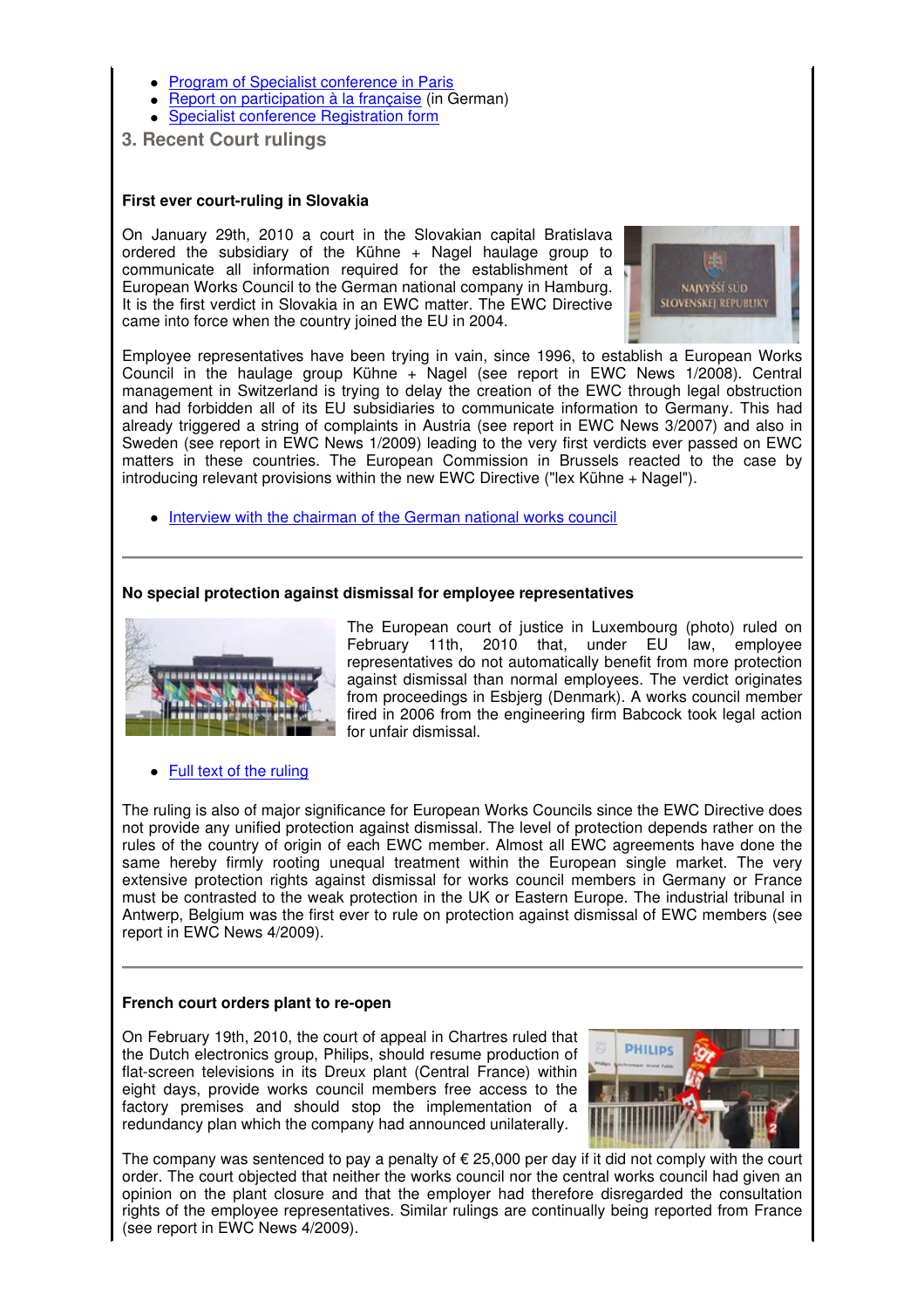A new consultation procedure started on March 9th, 2010 and was concluded with a severance package. As a consequence the last production site for television sets in Western Europe could be closed on April 15th, 2010. Employees benefit from redundancy payments between 60,000 and 80,000  $\epsilon$  and a whole year of paid training. If they find worse paid jobs after that, Philips will top-up their pay for up to three years. Following texts are available only in French:

- Report on the situation at Philips in Dreux
- Report on the end of the consultation
- Report on the final closure
- Plant closure internet blog

This example shows the possibilities that French labour legislation offers to employees. Since the EWC Directive is based on the same concept of information and consultation, European employee representation bodies can use similar arguments when confronted with unsatisfactory consultation procedures. Some remarkable cases can also be observed in the courts, e.g. the merger that was stopped by the Gaz de France EWC (see report in EWC News 1/2008).

## **Large compensation due to unsatisfactory consultation in Finland**



On March 8th, 2010 the highest Finnish court of justice (photo) sentenced the Fujitsu Siemens computer company, to pay compensation amounting to 3 million € to dismissed employees. The verdict is based on a decision of the European court of justice of September 2009 which defined for the first time the correct consultation procedure for mass redundancies (see report in EWC News 3/2009). In the year 2000 the Espoo plant near Helsinki was closed without correct consultation of employee representatives.

- Metal-industry trade union report on the verdict
- Chemical trade union report on the verdict
- **4. Transnational agreements on Employment policy**

### **Guarantees for Areva employees**

The European workforce of the Areva group's electricity distribution division is to be given a 3 year employment guarantee following its sale to Alstom and Schneider Electric. The consultation of the Areva European Works Council was concluded on 7th January 2010 with this promise on behalf of both buyers' managements. In September 2009



there had been protests against the sale simultaneously in eight European countries (see report in EWC News 3/2009).

To prevent any subsequent workforce reductions in Alstom and Schneider Electric, a similar agreement for all three French groups involved is to be negotiated. To this end, the three European Works Councils gave a mandate to the European Metalworkers' Federation (EMF) in Brussels which has already gained experience with such agreements. In July 2007, Schneider Electric had already reached an agreement on the anticipation and management of employment skills and socially responsible company policy (see report in EWC News 2/2007).

• Report on the employment agreement (in French)

### **Two transnational agreements updated**



On February 23rd, 2010 trade unions and central management of the French conglomerate GdF-Suez signed two agreements: a Europe-wide agreement on employment and skills planning and a worldwide agreement on occupational health and safety. Both agreements were based on the texts originally signed in July 2007 for Suez before the merger (see report in EWC News 2/2007).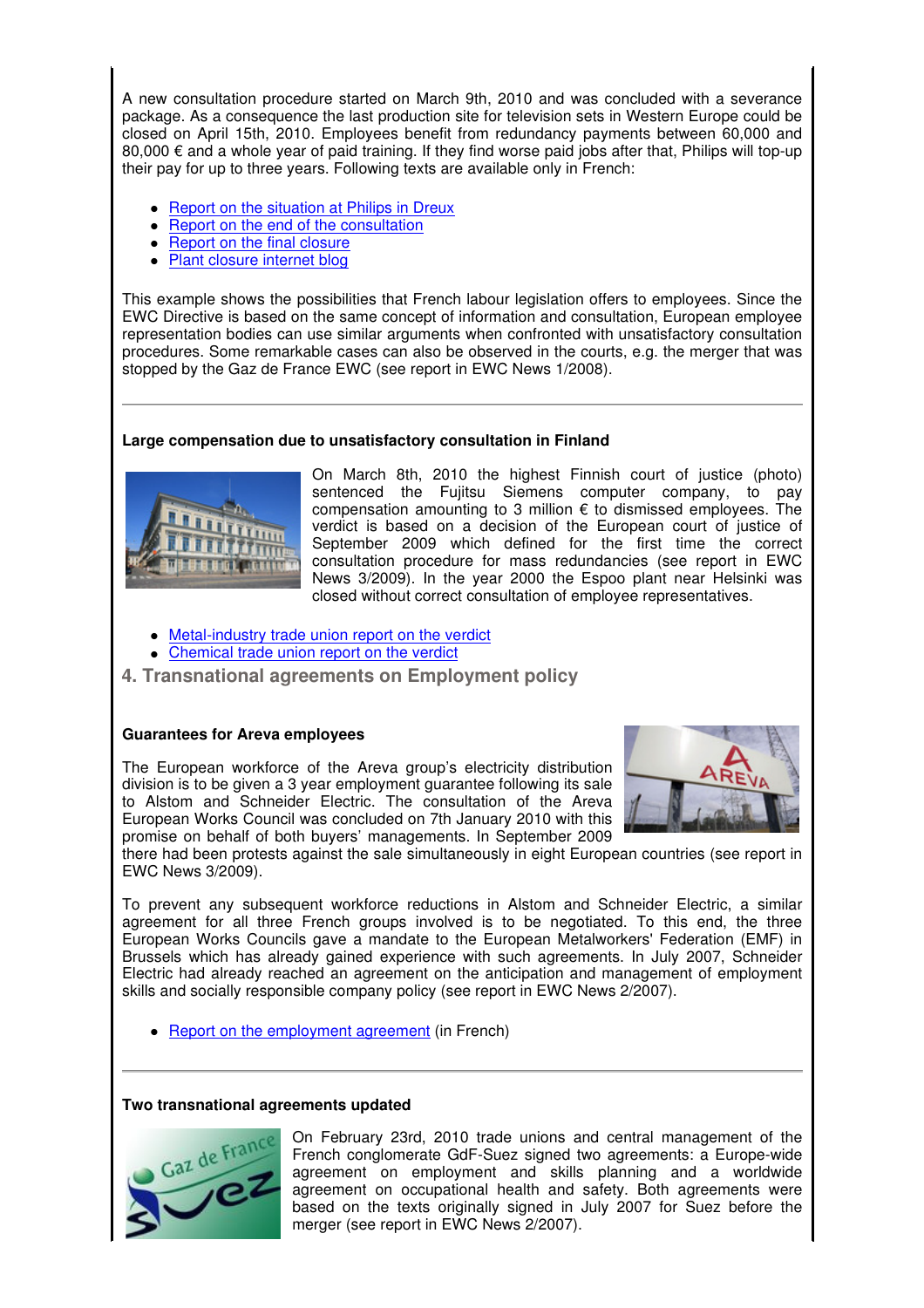- Report on the agreements
- Full text of employment and skills planning agreement
- Full text of occupational health and safety agreement

### **Parcel service of the German post office quits Brussel hub**

The DHL parcel service is relocating its headquarters from Brussels' airport to Germany, Czechia and Costa Rica. With the help of the European Works Council an agreement was signed for the 788 employees concerned on March 31st, 2010. It provides social measures to soften the blow of layoffs. Only regional activities of DHL will remain in Belgium. The closure was accompanied by months of protests (see report in EWC News 3/2009).



- Report on the signing of the agreement
- Trade-union assessment of DHL restructuring
- Report on situation in Costa Rica
- Video of trade union campaign at DHL

# **Belgian IT service provider reaches restructuring agreement**

mobility on demand An agreement was signed on April 9th, 2010 between the central management of Econocom, the European Works Council and Belgian and French trade unions concerning the relocation of business activities to Morocco. It covers both the information and consultation procedures as well as severance packages ranging from two to ten months salary. Econocom has a 2,300 strong workforce in Benelux, France, Germany, Spain, Italy and in the UK and a European Works Council since 2007.

- Full text of the agreement (in French)
- **5. New European Works Councils**

### **Post-merger: Copper producer now has EWC under German law**

Following the acquisition of the Belgian copper manufacturer Cumerio by Norddeutsche Affinerie the merged company was renamed to Aurubis. Since October 8th, 2009, Aurubis has an EWC agreement under German law. It covers six EU countries and Switzerland and already embodies the definition of information and consultation taken directly from the new EWC Directive.



The twelve EWC members meet twice yearly. The four member select committee selected from different countries are to be consulted under extraordinary circumstances. Central management in Hamburg bears the costs for training and a permanent expert. Whereas the Norddeutsche Affinerie did not yet have any transnational employee representative body, Cumerio had had a EWC in place under Belgian legislation since 2006.

### **Dutch foodstuffs manufacturer establishes EWC**



At the end of October 2009 an EWC agreement under Dutch law was signed covering the 2,000 employees of Cehave Landbouwbelang. The co-operative society from Veghel (Nordbrabant) produces pet food and is represented with branch offices in Belgium, France, Spain, Germany, Poland and Hungary. The EWC will already operate on the basis of the new Directive. Employee representation bodies are currently also being created in Poland and Hungary.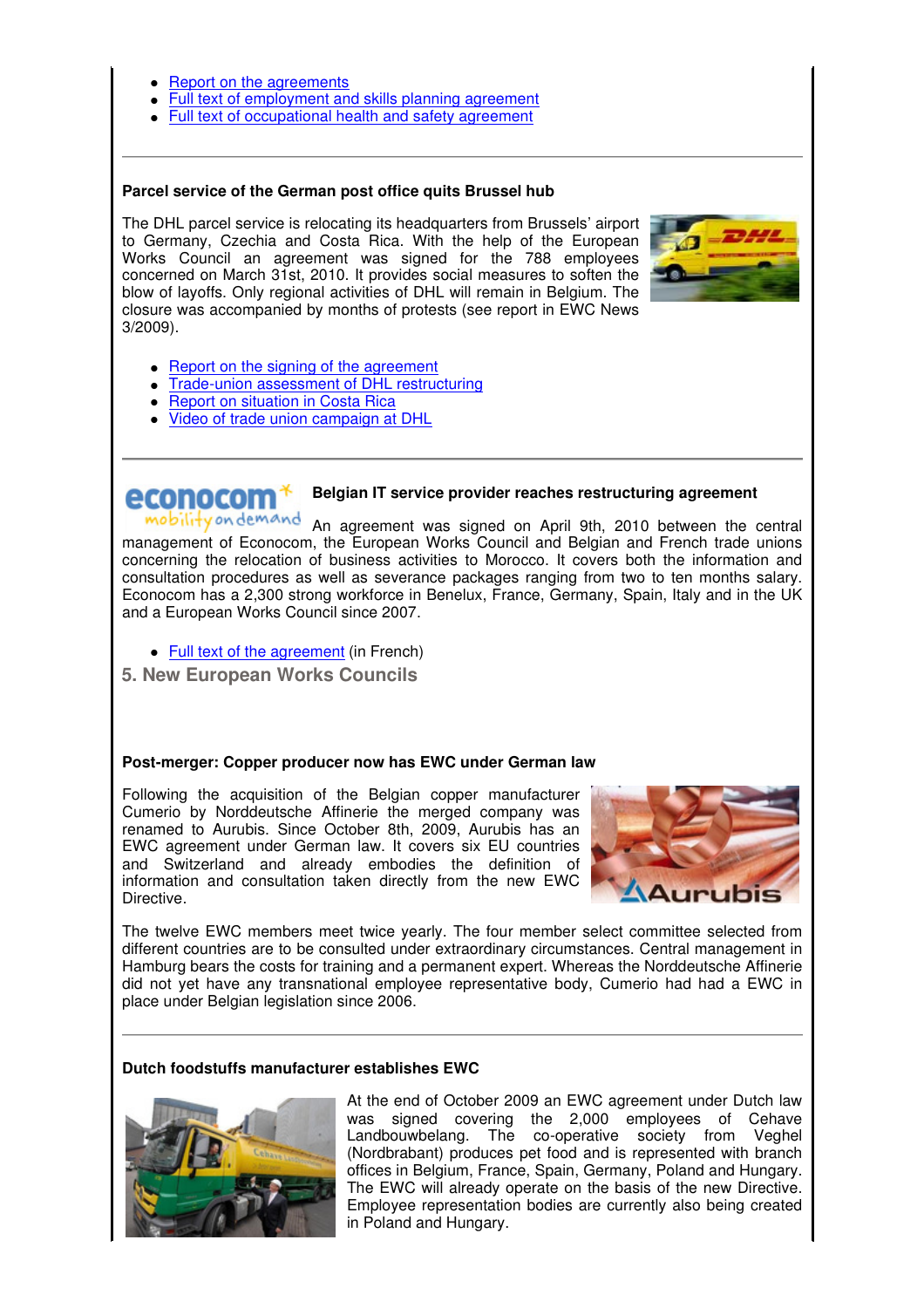- Report on the establishment of the EWC
- The companies' view of the role of the EWC

#### **U.S. packaging manufacturer signs EWC agreement**

An EWC agreement was signed for International Paper in Brussels on January 12th, 2010. The EWC meets twice per year under the chairmanship of the employer, who is also the general secretary. The employees' side elects a speaker and another three members to a steering committee, which meets twice per year. Although the European headquarters is situated in Brussels the EWC agreement is under British law.



This U.S. company employs around 5,500 employees from twelve EU countries, with over half from Poland. The EWC has members from Poland, Belgium, France, Italy and Spain. Countries with few employees are not represented. The definition of information and consultation is based largely on the new EWC Directive.

## • Full text of the EWC agreement

 **6. Legal structures and co-determination**

### **First ever statistics on one-third participation supervisory boards**



EWC News 2/2008).

On February 2nd, 2010, the Hans Böckler foundation published for the Hans **Böckler** first time figures and data on the development of supervisory boards with a one-third participation of employee representatives. This ruling is valid for companies in Germany with between 500 and 2,000 employees, and Fakten für eine faire Arbeitswelt. joint parity co-determination starts with more than 2,000 employees.

In comparison with figures on joint parity supervisory boards which have been regularly recorded for years (see report in EWC News 2/2009), the survey now available from the University of Jena is a novelty. It identifies almost 1,500 companies with one-third participation. On the other hand there are around 700 companies with joint parity supervisory boards. The data is of significance since many German companies, with just under the 2,000 employees, wish to avoid transitioning into joint parity co-determination by the conversion into Societas Europaea (SE). Although only 72 German companies have, as of 1st April 2010, opted in favour of the SE legal structure, this represents however more than half of the 136 SE in operation throughout Europe. This means of restricting co-determination rights is specifically highlighted in the business press (see report in

- Statistics of companies with one-third participation (in German)
- Complete survey from the University of Jena (in German)
- Current figures on development of the SE in Europe

### **Escaping co-determination through foreign legal structures**

Besides transformation to SE status, foreign legal structures also offer a means of keeping employee representatives away from supervisory boards. The increase in this kind of co-determination dodging is on a percentage basis as high as that for the SE. The Hans Böckler foundation published an analysis on the subject on March 17th, 2010.



According to the report, the number of international companies which are excluded from German co-determination rights in the supervisory board, solely as a result of a foreign legal company structure, has increased to 37, as of November 2009. The largest company from this group is the U.S. packaging and courier company United Parcel Service (UPS) with around 15,000 employees in Germany. The airline Air Berlin, the textile retail chain Hennes & Mauritz, the haulage group Kühne + Nagel, the direct bank Cortal Consors and the McDonalds fast-food restaurant chain also belong to this group. Besides the British Ltd status, the U.S. Inc and the Dutch B.V. are often resorted to.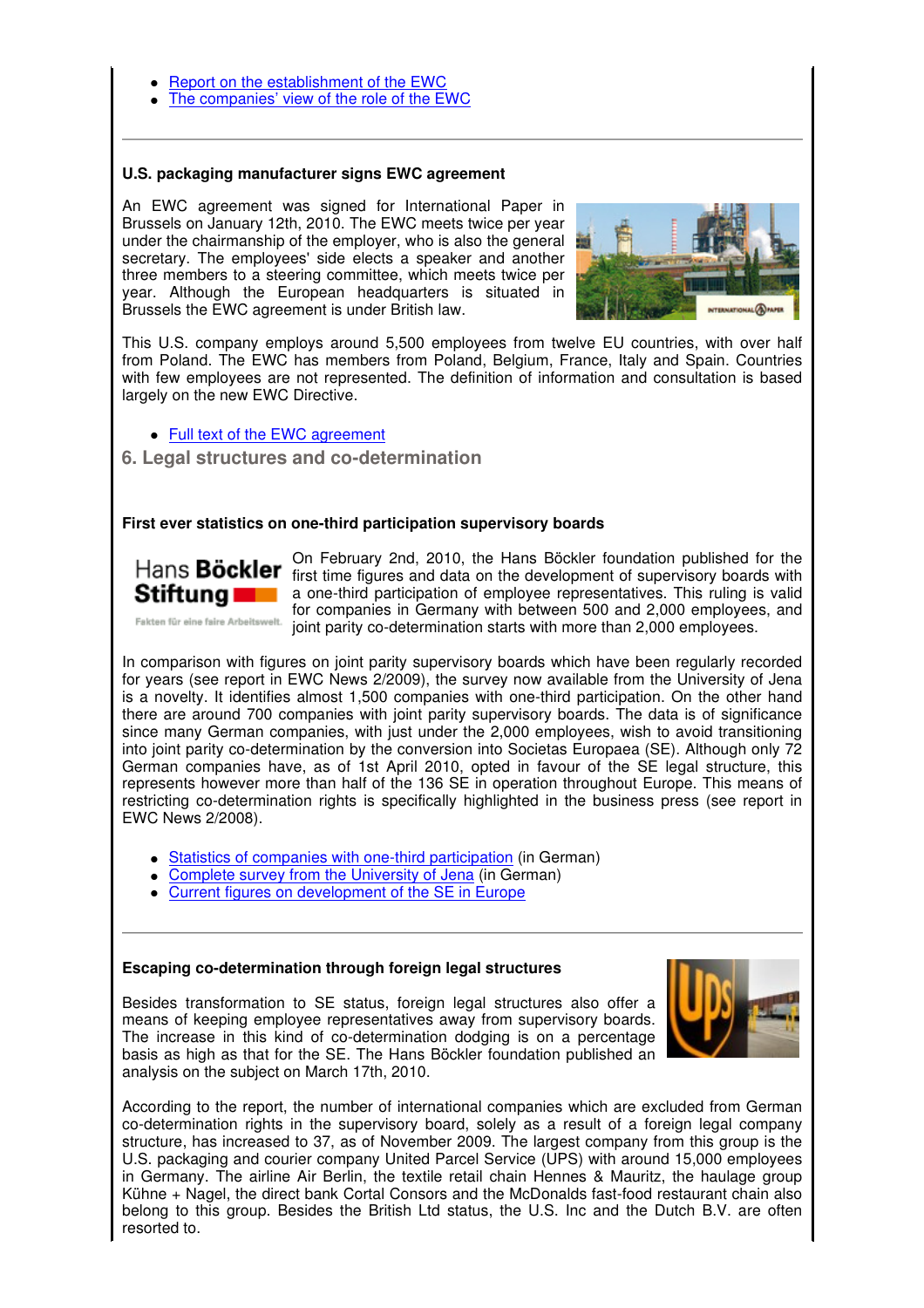- Press release on the survey
- Summary results of the survey
- Full text of the survey

# **European Commission consultation on SE statute**

The European Commission started a public consultation on the statute of the European Company (SE) on March 23rd, 2010. According to law, in October 2008, it should have already reviewed the directives on employee participation within the SE. The revision was, however, postponed (see report in EWC News 3/2008) and shall now be dealt with at the same time as the revision of the SE statute. The legal counselling firm Ernst & Young was commissioned by the European Commission and presented a report on the operation and consequences of the SE statute on 9th December 2009. The question of employee participation in the SE is however only marginally mentioned.

- Press release at the beginning of the consultation
- Full text of the SE statute report

# **7. New SE participation agreements**

## **Bavarian Cheese producer as SE**



Since January 18th, 2010 the Hochland group in Heimenkirch (Germany) is operating as an SE. The family business with its 4,300 employees is one of the biggest cheese producers in Europe. There are production sites in France, Spain, Poland, Romania, Switzerland and also in further countries outside the EU. The SE agreement has no provision for employees in the supervisory board but for a SE works council. Previously there had been no European Works Council in Hochland.

Company Press release

### **Instrument Manufacturer relocates headquarters to Germany**

Since February 23rd, 2010 the headquarters of the Elster Group has moved to Essen. The company with 7,500 employees in 38 countries was previously registered in Luxembourg. An SE



agreement was reached after only two months between the employee representatives from 14 European countries and central management.

Until 2005, the Elster Group operated under a different name as a subsidiary of Ruhrgas. It now belongs to finance investors with headquarters in the Cayman Islands and Luxembourg. The Elster Group does not have a supervisory board and management oversight is instead carried out by an administration board, following the French-Luxembourg model. Only shareholder representatives sit on this board without any employee representatives.

Background information: The French model of administration boards (in German)



### **A British energy group establishes SE under German law**

Whereas many companies use SE-transformation as a means to restrict co-determination rights the British oil group, BP, has combined its European business into one SE under German law whilst maintaining the previous level of co-determination. As of April 30th, 2010 all petrol station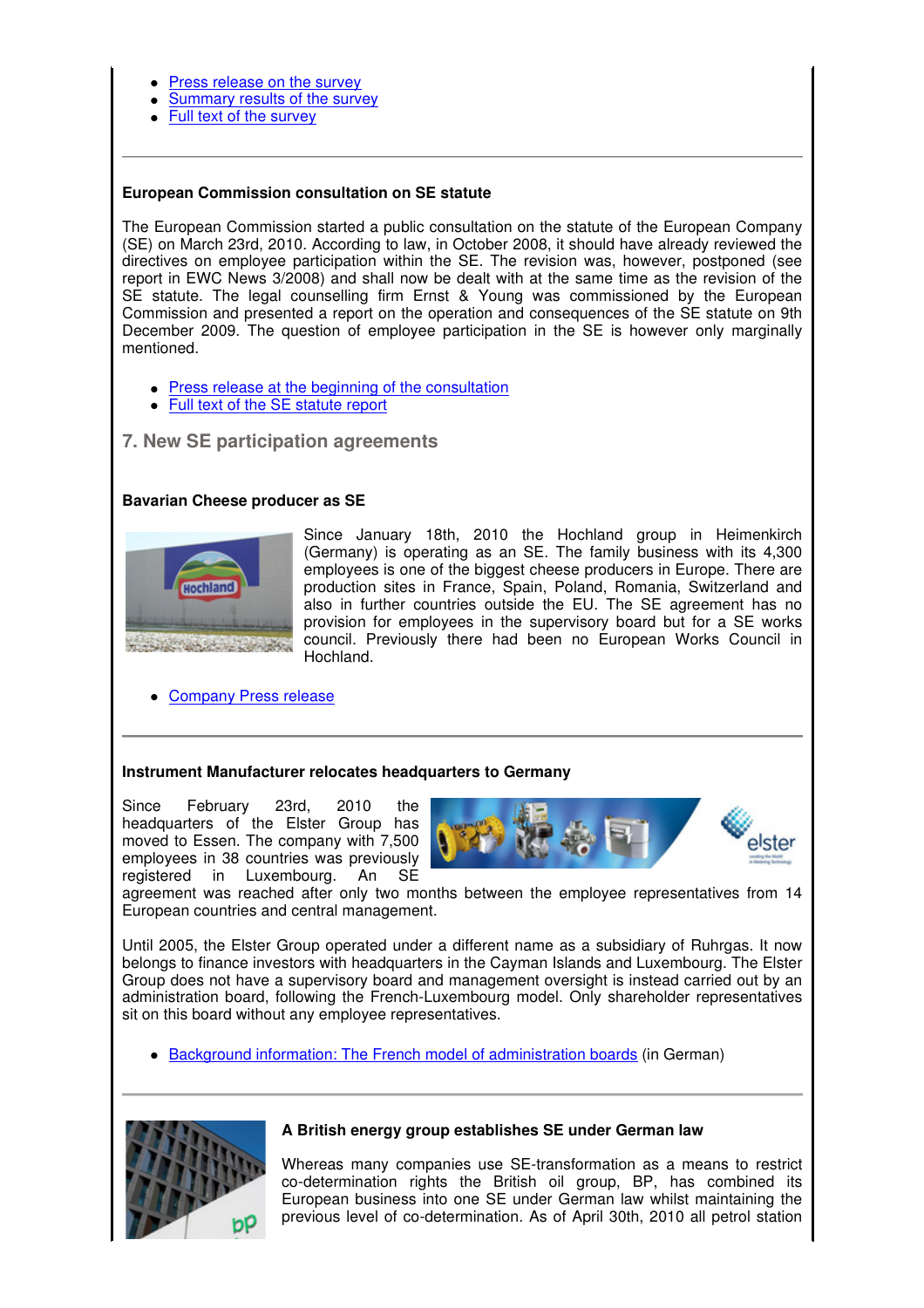and refinery activities in Germany, Austria, Poland, Belgium and the Netherlands with 11,600 employees have been brought together under the BP Europe SE with headquarters in Hamburg. Within the coming months the BP companies in Switzerland and in Luxembourg will be added as well as possibly the UK. BP is market leader in Germany with its Aral brand of petrol stations.

The SE co-determination agreement provides for a twelve member joint parity supervisory board in the future with three employee representatives from Germany and one each from Poland, Austria and the Netherlands. The previous supervisory board of the German BP situated in Bochum was also a joint parity-based board. There has already been a European Works Council in place at the group headquarters in London since 1994, covering also other countries. In April 2008 the company reached a European-wide restructuring agreement (see report in EWC News 2/2008). No SE-Works Council is to be established in BP but a special EWC committee will deal with SE specific matters. A similar solution was also chosen for the SCA group in June 2009 (see report in EWC News 3/2009).

# **Court ruling strengthens negotiation autonomy**

The Nuremberg district court ruled on February 8th, 2010 that one more employee representative may be added to the supervisory board of the consumer research company GfK. In the future it will consist of ten members, of whom four are employee representatives. GfK has been a European Company since February 2009 (see report in EWC News 1/2009).



An agreement had been reached on the extension of the supervisory board between the new SE Works Council and the central management of GfK on April 8th, 2009. It violates a rule in German SE-participation law which specifies that the number of supervisory board seats must be divisible by three. The verdict from Nuremberg gives more bargaining autonomy for the social partners to deviate from the exact wording of legislative text. It also has a consequence on the machine manufacturer MAN whose supervisory board is also not divisible by three (see report in EWC News 1/2009).

- Interview: Room for negotiation on the size of supervisory boards
- Background information: Co-determination in the SE
- **8. The view beyond Europe**

# **Occupational Safety committee meets in South Africa**



Members of the ArcelorMittal international occupational safety committee visited sites in South Africa on January 27th and 28th, 2010 to work towards improving safety regulations. The committee was established following an agreement in June 2008 (see report in EWC News 2/2008) and has already initiated programmes in Kazakstan, Brazil, Mexico, Czechia and Romania.

**Report on the meeting in South Africa** 

• Report on situation in Kazakstan

# **Social standards in a South African retail chain**

An international framework agreement was signed by Shoprite Checkers at their headquarters in Cape Town on February 23rd, 2010. This is the first agreement of its kind in the African retail trade and applies to 1,300 businesses in 17 African countries as well as in India. Negotiations with trade unions had been dragging on for more than three years.

- Report on the signing of the agreement
- Full text of the framework agreement

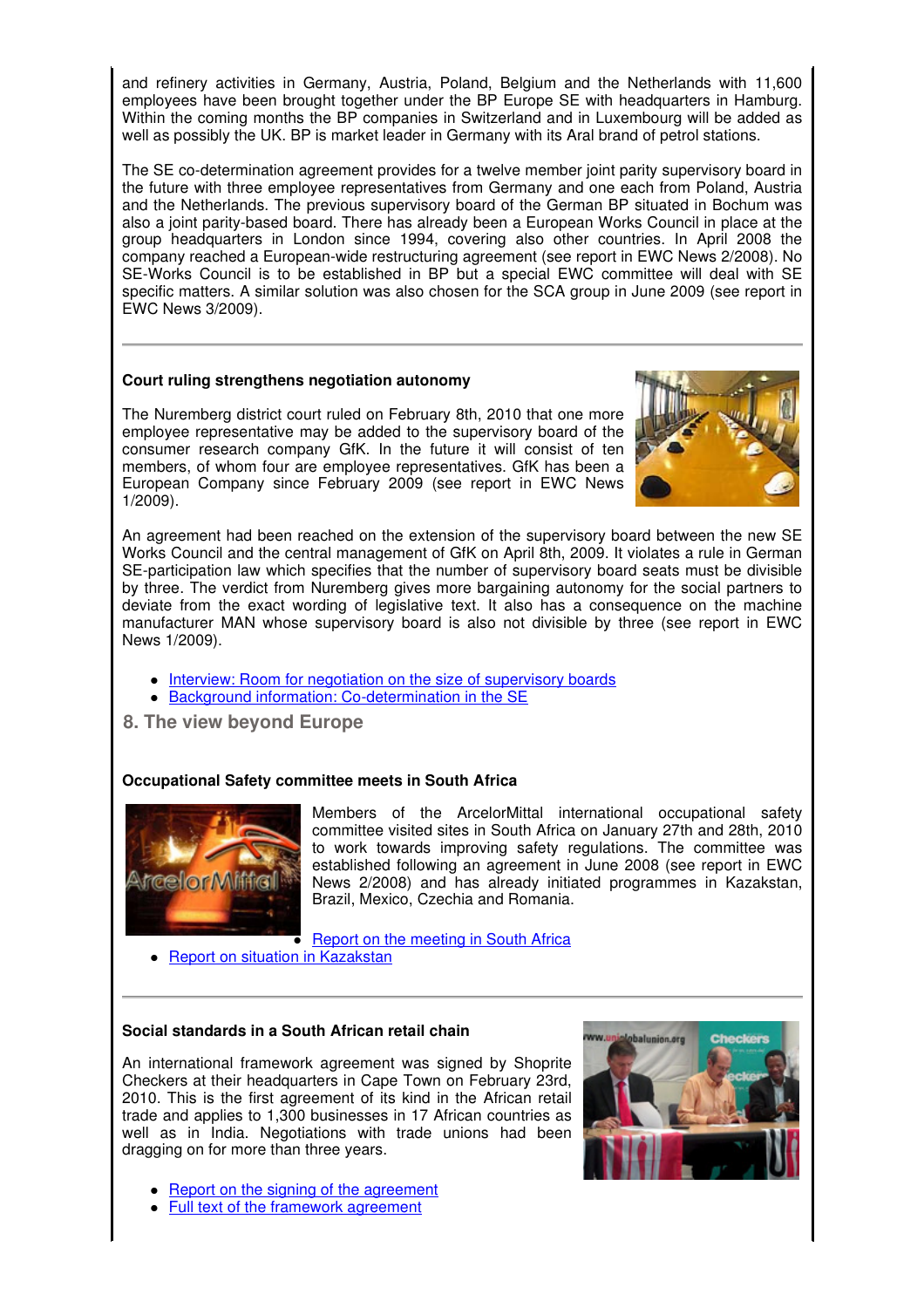# **The largest British retail chain still without a framework agreement**



The Tesco trade union network met in Liverpool on March 1st and 2nd, 2010. This global forum was created in June 2008 (see report in EWC News 3/2008) and is working towards the conclusion of an international framework agreement as well as on the establishment of a world works council. In June 2009 the British trade union, USDAW, which represents the retail trade employees, had come to an agreement with Tesco's central management on the establishment of a European Works Council.

- Report on the meeting in Liverpool
- Report on the beginning of negotiations for the EWC

#### **First ever international framework agreements in Malaysia and Indonesia**

On March 25th, 2010 a framework agreement was signed for the media group, Media Prima Berhad, for the safeguarding of social standards. The company is market leader in Malaysia and operates also in Ghana and the Philippines. A day later, a comparable agreement was also signed for the market leader in Indonesia, the media group Antara.

- Report on the signing in Malaysia
- Report on the signing in Indonesia
- **9. Focus on social Europe**

#### **A Dublin foundation investigates labour relations**

On December 14th, 2009, the European Foundation for the Improvement of Living and Working Conditions in Dublin presented a survey on social dialog. It had questioned management and employee representatives about the quality of the labour relations in more than 27,000 companies. Some results are given below:



**European Foundation** for the Improvement of Living and Working Conditions

Flexible working hours are very common in Scandinavia, particularly the compensation of accumulated overtime by days-off. Part-time work is most frequent in the Netherlands and the least in Middle and Eastern Europe. Overtime is usually compensated for by time-off in Germany and Belgium, whereas, the payment of overtime is more common in East European countries. The influence of employee representation bodies is the greatest on the topic of occupational health and safety issues and the least in company restructuring. Wage bargaining is most widespread in Italy and Spain and hardly present at all in the Baltic countries.

• Summary of the survey's conclusions



Since February 10th, 2010, the Hungarian economy professor László Andor (43) has been named new EU Commissioner for Employment, Social Affairs and Inclusion. From 2005 to 2010 he belonged to the administrative board of the European bank for reconstruction and development, was for a long time a business consultant for the socialist government in Budapest and commissioned by the European trade union institute in Brussels for research work on the labour market and the introduction of the euro in Central Europe.

- The curriculum vitae of László Andor
- Report on the new EU Commissioner
- Full text of his European Parliamentary hearing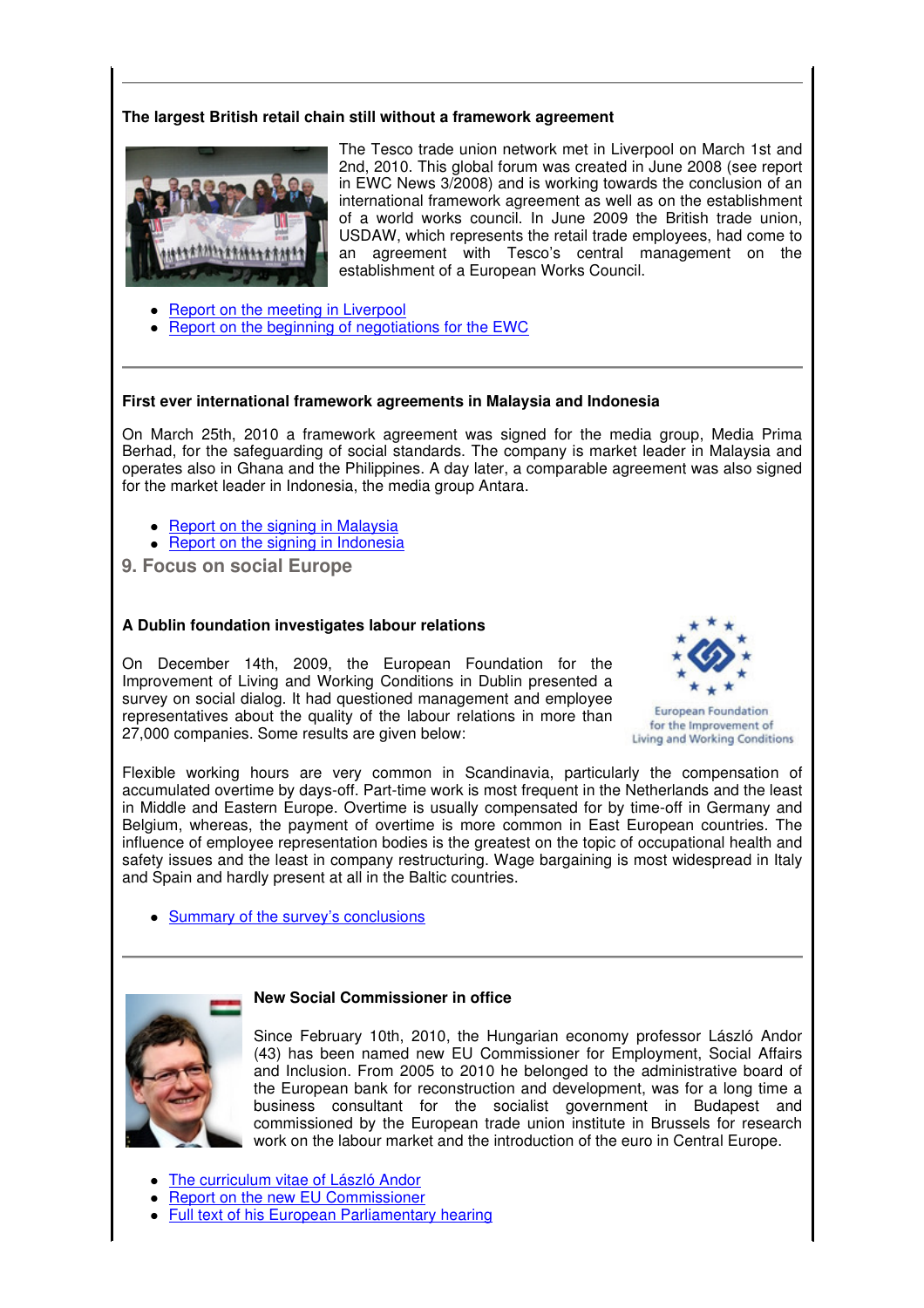Interview with László Andor on the financial market crisis (in German)

## **Working-time Directive will now be revised**

On March 24th, 2010 the European Commission started the first consultation round with the social partners for the revision of the working time Directive applicable since 1993. Negotiations between the council and parliament had failed in April 2009. The social partners now have six weeks to present their positions.

- **Press release on working time Directive**
- Full text of the European Commission's communication
- Further information on the topic

**10. Interesting web pages**

# **European Works Council with its own internet page**

The Generali Italian insurance group's EWC has recently put in place a home page of its own in three languages. Reports from EWC meetings, press releases and other important documents may be downloaded from the site. The Generali EWC agreement

itato Aziendale Europeo **Gruppo Generali: benvenuti** European Works Council Generali Group: welcome **Comite d'Entreprise Européen<br>du Groupe Generali: bienvenue** 

was updated in 2007 following European-wide protest demonstrations (see report in EWC News 1/2008).

The new internet page of the Generali EWC

Sample selection of internet pages of European Works Councils in the financial community:



Axa Unicredit



# **Campaign for reinforcement of employee rights in banking**

During a meeting on March 17th, 2010 in São Paulo (Brazil) the global trade-union organization for the services sector (UNI) together with delegates from twenty countries developed a campaign to persuade the two bank groups HSBC and Santander to sign an international framework agreement. A week of action had taken place previously in both banks in February 2010.

- Report on the week of action
- Report on the start of the campaign
- The new campaign web page

### **Working cross-border in the construction industry**

A new web site informs employees in the construction industry on all matters related to foreign posting. It was constructed by both trade unions and employers' federations in this industry. For each EU country, employee rights and obligations can be consulted, details on minimum wages, working time and occupational safety.



• The web site on the posting of construction workers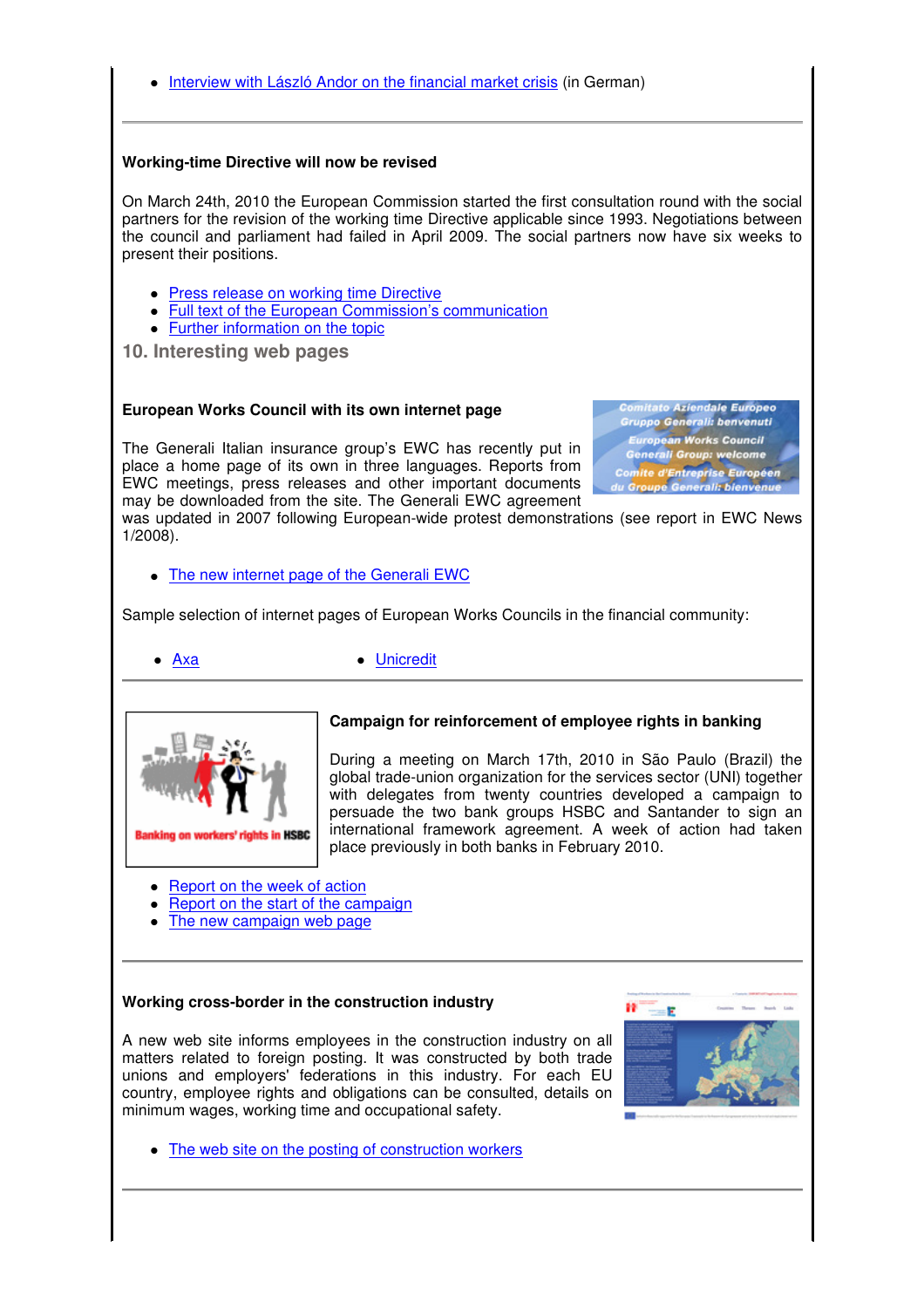# **Tool against wage discrimination**



On March 29th, 2010, the European Commission introduced a salary calculator which determines the pay gap between men and women. Furthermore counselling centres are listed for all EU countries.

- Information on the salary calculator
- Gender-specific pay gap calculator
- Report on the activities of the Spanish EU Council presidency

The Hans Böckler foundation has also put on the internet a new web page on this topic (in German):

- The Hans Böckler foundation's salary checker
- Report in the information service BöcklerImpuls

We have arranged various further interesting web-pages into a collection of links.

**11. New publications**

# **Country comparison of European Works Councils**

A research project at the Ruhr university in Bochum on European Works Councils in the motor industry has been in progress since 2007 (see report in EWC News 2/2007). The results are now available in book form. An English-language publication appeared under the title "European Works Councils in complementary perspectives" at the end of 2009, the German-language title "Transnationale Mitbestimmung?" will be available as of May 2010.

- The English-language publication
- The table of contents of the English-language book
- German-language publication online order

# **New legal comments on German EWC and SE legislation**



In January 2010, two legal comment books on German Industrial Relations legislation were published with chapters devoted to cross-border works council work. The 122 page third edition of Franz-Josef Düwell's legal comment deals with the European Works Councils and the SE legislation. The twelfth edition of Prof. Dr. Wolfgang Däubler comment also includes a 97 page chapter on EWC and SE law supplemented with a set of forms and a CD-ROM. Both comments have already taken into account the new EWC Directive.

- Düwell comment book online order
- Däubler comment book online order

# **Reprint: Country profile Turkey**

In December 2009, the DGB training institute and IG-Metall trade union published together a country booklet on working conditions in Turkey. This was a completely revised version of the original edition dating from the year 2005. One chapter deals with the state of relations with the EU into which Turkey has been trying to negotiate its entry since 2005 (see report in EWC News 2/2007).



And Hauser-Oltz, Markus Hertwig,<br>Ludeer Pries, Luitpoid Rampeltsha **Transnationale** Mitbestimmung?

- Booklet download
- Booklet order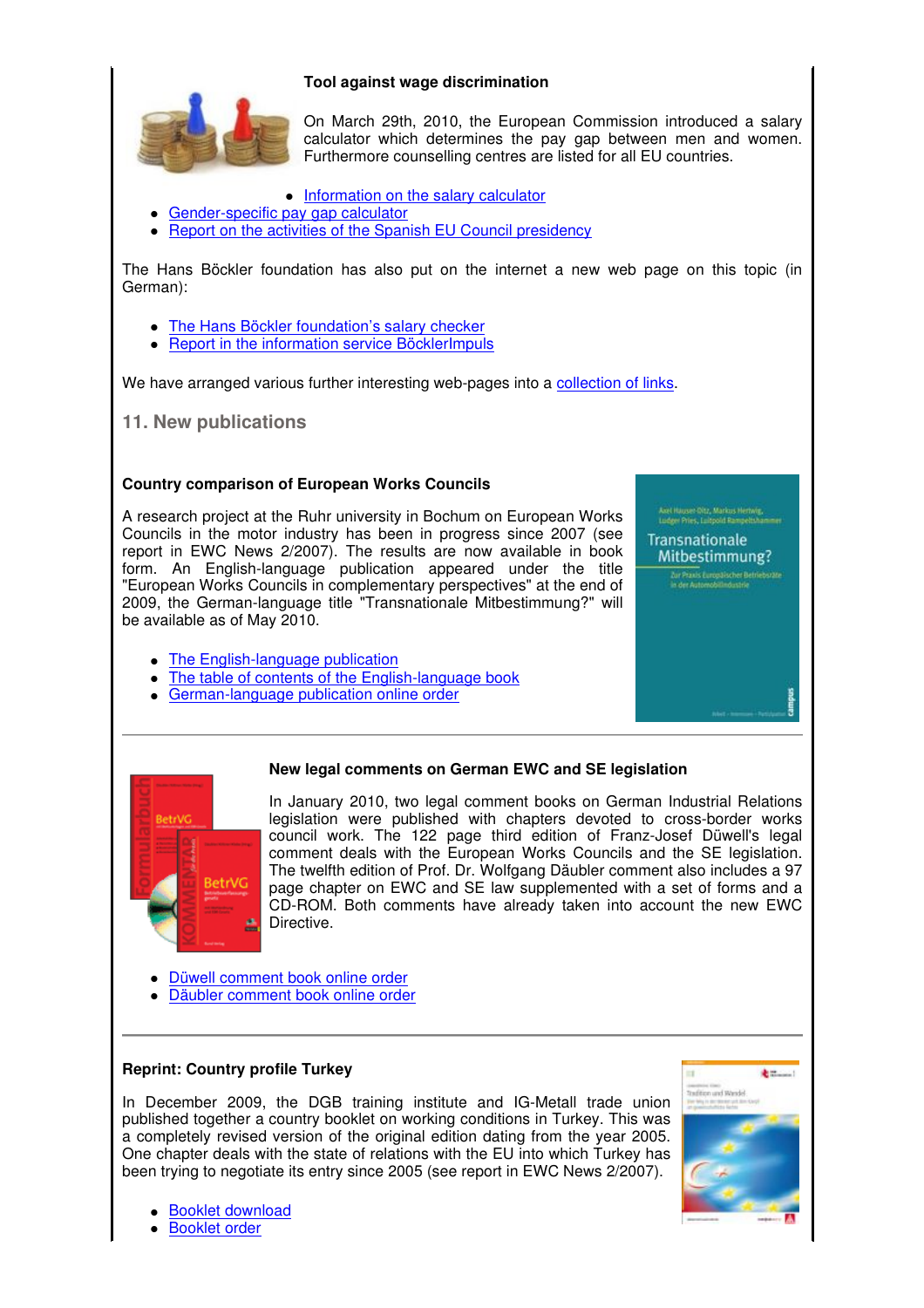

# **British lawyers focus on Consultation procedure**

The London based group of lawyers with close union ties, Thompsons Solicitors, deals in the spring issue of its magazine "Labour & European Law Review" with consultation procedures in British companies. One article analyses the legislation from 2005 for information and consultation in the workplace which was the transposition of an EU Directive. Up till now however, this legislation was hardly ever used by British trade unions or employees. Further contributions describe the procedures for mass redundancies and transfer of business, where the legal situation in the United Kingdom was also improved considerably by EU legislation.

- Magazine download
- Details of the legislation for the information and consultation in the workplace
- Booklet on the influence of EU legislation on British labour law
- **12. Training and Consultancy Network "euro-workscouncil.net": Examples of our work**

# **Second advanced seminar for European Works Councils in Hamburg**

The training and consultancy network "euro-workscouncil.net" invites European Works Council members to a second edition of its advanced seminar in Hamburg from January 25th – 26th, 2010. After the great success of the previous year (see report on the EWC advanced seminar in 2009) the event has been extended from one to two days. Altogether 43 participants, with EWC members from 26 companies, were able to follow the presentations given by speakers from both home and abroad.



The agenda of the first day dealt with the legal and practical problems of EWC work, the second day was completely devoted to the theme "participation à la française". This focus on France is to be continued in a German-French EWC conference in Paris on July 5th and 6th, 2010.

- Flashback of the January 2010 EWC advanced seminar
- Conference report on participation à la française (in German)
- Conference paper from the magazine Liaison Sociales Europe (in French)

### **Private training suppliers on the increase**

According to a survey carried out by the Hans Böckler foundation in February 2010 private suppliers and trade unions share the training market for works councils almost equally within Germany. In 2008 one in every five works council members, representing altogether 80,000 representatives, took part in training.



Under German legislation the costs of such training have to be borne by the employers. This could lead to the development of many private suppliers who would be increasingly in competition with the trade unions. Many such institutes have been created by experts with close ties to trade unions or former trade union officers. The market share for private suppliers is even higher in France. The Hans Böckler foundation had already reported on similar trends in a survey on works council consulting services in December 2007 (see report in EWC News 1/2008).

• Survey Report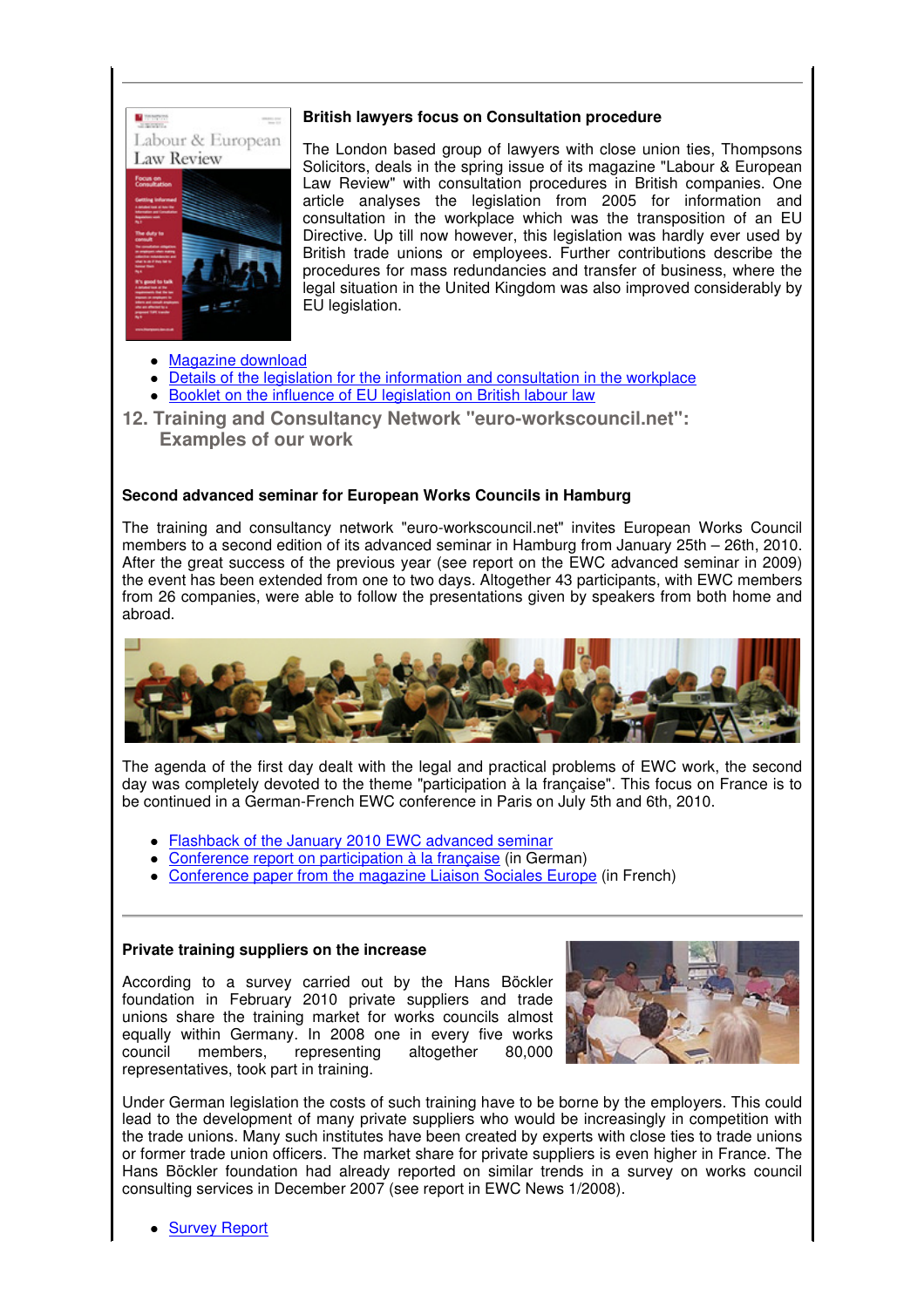- Survey results booklet order The new survey has also reported on the training and consultancy network "euroworkscouncil.net", that not only runs many in-house events but also publicly announced conferences and seminars since January 2009. Over 114 participants from 65 different companies have taken part including almost all trade unions affiliated to the DGB confederation. The seminar program of "euro-workscouncil.net" **Perfume groups SE works council wants to improve its work** The training and consultancy network "euro-workscouncil.net" is advising the SE works council of the Donata Holding in Ludwigshafen how to improve its work. The main focus is on the creation of working groups and training programs. To this end, an application for financial support is being prepared for the European Commission. Perfume brands such as Calvin Klein, Davidoff, David Beckham, Jil Sander, Joop and Lancaster come under the umbrella of the Donata Holding and its U.S. subsidiary Coty. As the world's biggest fragrance manufacturer Coty has branch offices in 16 EU countries, as well as Switzerland and Monaco. There was a European Works Council since 1996 which was replaced by a SE Works Council in 2007. • Background report on the Coty's structure of ownership **ver.di/GPA-Newsletter: new version** FRR- $GPZ$  din **NEWSLETTER** On January 29th, 2010 another edition of the Germano-Austrian ver.di and GPA EWC newsletter was published dealing with the transposition of the EWC Directive. Informationen für Mitglieder Europäischer Betriebsräte Further topics are covered such as: the Deutsche Telekom and IBM European Works Councils, the establishment of the EWC at SAP, the new supervisory board of the Münchner Rück insurance group, contacts between works councils of Interspar in Austria and Czechia as well as Internet and literature tips. The newsletter is developed in conjunction with the training and consultancy network "euro-workscouncil.net". • The 1/2010 EWC newsletter of ver.di+GPA Subscription to the ver.di+GPA EWC newsletter **EWC training project started** In the coming months the "euro-workscouncil.net" training and consultancy network in cooperation with partners from four other countries is organising a number of trainings on the new EWC Directive. The project is commissioned by UNI, the European trade-union organization for the services industry.
	- Press release on the start of the project
	- **13. Current seminar schedule**

Registration is open for the following seminars and workshops:



**German-French EWC seminar** 05. – 06.07.2010 in Paris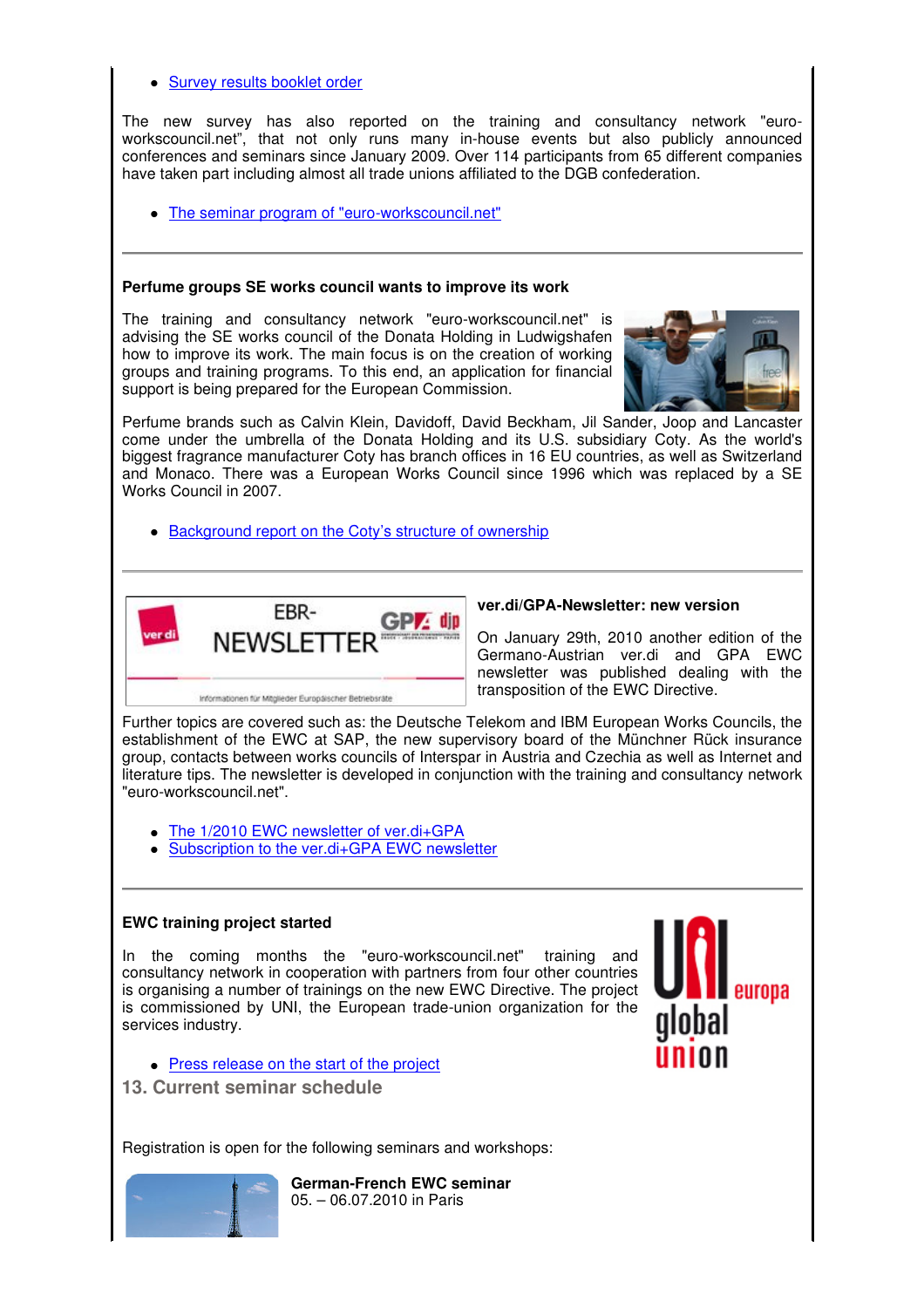### Paris Seminar Program

- Report on participation à la française
- Paris seminar registration

### **Specialists seminar in Hamburg for EWC members**



24.01.2011 in Hamburg **Employee representation in the United Kingdom subsequent to House of Commons election** 25.01.2011 in Hamburg (each day can be booked separately)

**Transposition of the EWC Directive – current status**

• Further information on this event

### **Seminars from the Institute for further education of works councils (ifb)**



Institut zur Fortbildung von Betriebsräten KG

Since 1998 the ifb has been offering seminars for European works councils which were developed in conjunction with the training and consultancy network " euro-workscouncil.net ".

**Basic seminar: The path to the European Works Council** 07 -- 11-06-2010 in Fulda 08 -- 12-11-2010 in Hannover

**Advanced seminar: Practical knowledge, EWC special** 14 -- 18-06-2010 in Erfurt 15 -- 19-11-2010 in Hamburg

- Further information about the basic seminar
- Further information about the advanced seminar

### **In-house events**

Please find a survey of possible subjects of in-house events here:

- Topics for in-house training
- **Topics for in-house lectures**

**14. Imprint**

EWC News is published by:

Training and consultancy network "euro-betriebsrat.de" GbR Von-der-Tann-Straße 4, D-20259 Hamburg www.euro-betriebsrat.de (German) www.euro-workscouncil.net (English) www.euro-ce.org (French)

Authors collaborating on this issue: Werner Altmeyer, Rudolf Reitter, Bernhard Stelzl

Distributor of the German version: 13,412 readers Distributor of the English version: 1,756 readers Distributor of the French version: 1,647 readers

Newsletter archive: www.ewc-news.com

You can obtain or cancel EWC News here.